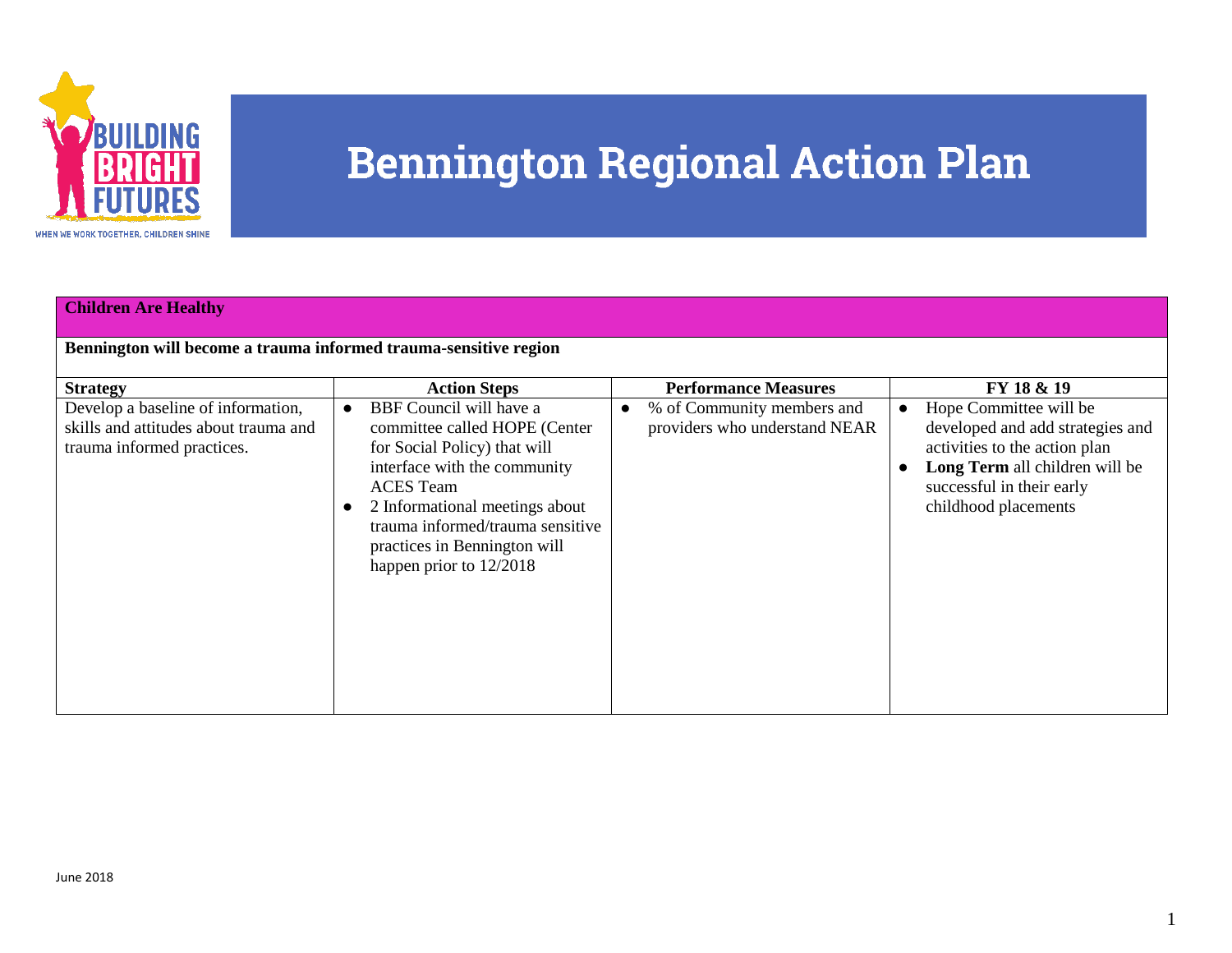

| Bennington will use a region wide        | <b>DEVELOP</b> a referral process<br>$\bullet$ | %/#of referrals that come    |
|------------------------------------------|------------------------------------------------|------------------------------|
| referral process that is comprehensive   | that is proactive for people with              | through integrated source.   |
| and supports the CIS & IFS model of      | trauma & link to other systems-                |                              |
| single referrals for people who are      | CIS IFS by September 2018                      |                              |
| suffering from trauma related            | Pilot a referral process for trauma            |                              |
| symptoms                                 | by December 2018                               |                              |
|                                          | <b>Assess referral process by March</b>        |                              |
|                                          | 2019 and make the appropriate                  |                              |
|                                          | Bennington will pilot a regional               |                              |
|                                          | consultative model (to be                      |                              |
|                                          | developed) depends on IFS and                  |                              |
|                                          | CIS pyramid model Addison                      |                              |
|                                          | County might be a model                        |                              |
| Identify and Develop protocol to         | <b>Explore Early MTSS for</b><br>$\bullet$     | #of ECE programs using EMTSS |
| support children in stressful situations | Bennington region                              | #/% of ECE Suspension and    |
|                                          | Use DECA to help identify<br>$\bullet$         | expulsions                   |
|                                          | children and innovative strategies             |                              |
|                                          |                                                |                              |

### **Children Are Healthy**

**All Bennington Families will be Substance Free**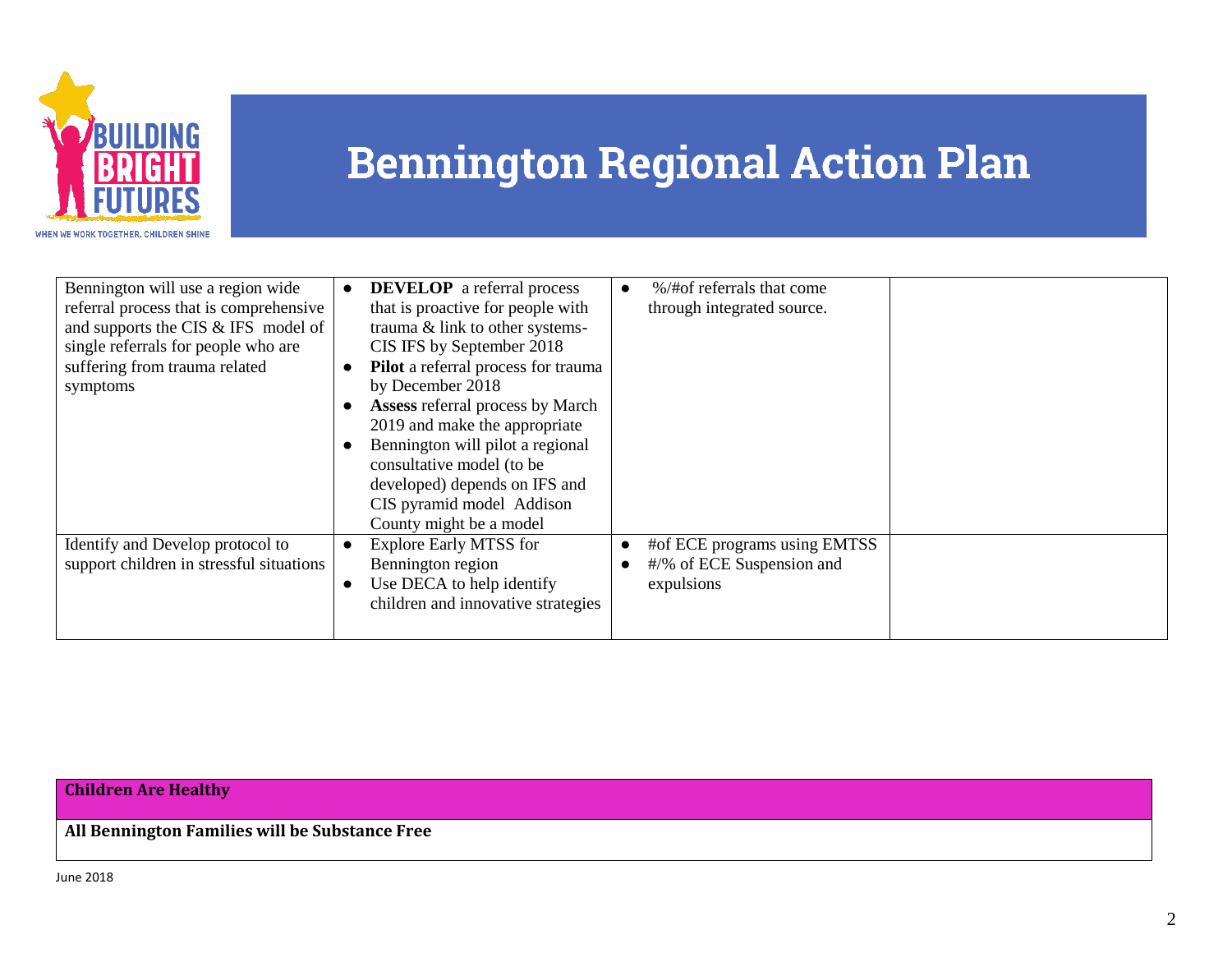

| <b>Strategy</b>                                                                                                                                     | <b>Action Steps</b>                                                                                                                                                                                                                                                                              | <b>Performance Measures</b>                                                                                                                                                                                                                                                                                                                                                                                                 | FY 18 & 19        |
|-----------------------------------------------------------------------------------------------------------------------------------------------------|--------------------------------------------------------------------------------------------------------------------------------------------------------------------------------------------------------------------------------------------------------------------------------------------------|-----------------------------------------------------------------------------------------------------------------------------------------------------------------------------------------------------------------------------------------------------------------------------------------------------------------------------------------------------------------------------------------------------------------------------|-------------------|
| Children & families are supported to<br>maintain healthy living conditions<br>using CIS & IFS services                                              | Develop a protocol about<br>referrals and determine the<br>appropriate information that is<br>important to include<br>Connect to the Blueprint data<br><b>Connect to the Pediatric Care</b><br>Team<br>CIS will develop a system to<br>track children born addicted<br>and have nursing services | Reduction in the # of abuse and<br>$\bullet$<br>neglect cases reported to DCF-FS<br>Reduction of substantiated cases<br>$\bullet$<br>by $15%$<br>Reduction of # of children under 6<br>taken into custody<br># of referrals from HMG to<br>$\bullet$<br><b>Bennington Services</b><br>Use of CIS data around the # of<br>referrals<br>% of people who achieve an<br>$\bullet$<br>outcome at the annual review<br>or at exit | Priority with CIS |
| Bennington will have the background<br>information to understand the depth<br>of all substance use: smoking, alcohol,<br>banned substances, opioids | MCH coalition will revisit the<br>$\bullet$<br>use of smoking quit bags for<br>pregnant and parenting<br>mothers<br>Partner with prevention<br>coalition?                                                                                                                                        | <b>Smoking</b><br>% Smoking During pregnancy<br>% of women who stopped<br>$\bullet$<br>smoking during pregnancy<br>% of women who remained<br>$\bullet$<br>quit for 6 months after birth of<br>baby<br>Alcohol same criteria<br>Other Substances: same<br>Opioids: same with addition<br>% women enrolled in a<br><b>Medically Assisted Treatment</b><br>Program                                                            |                   |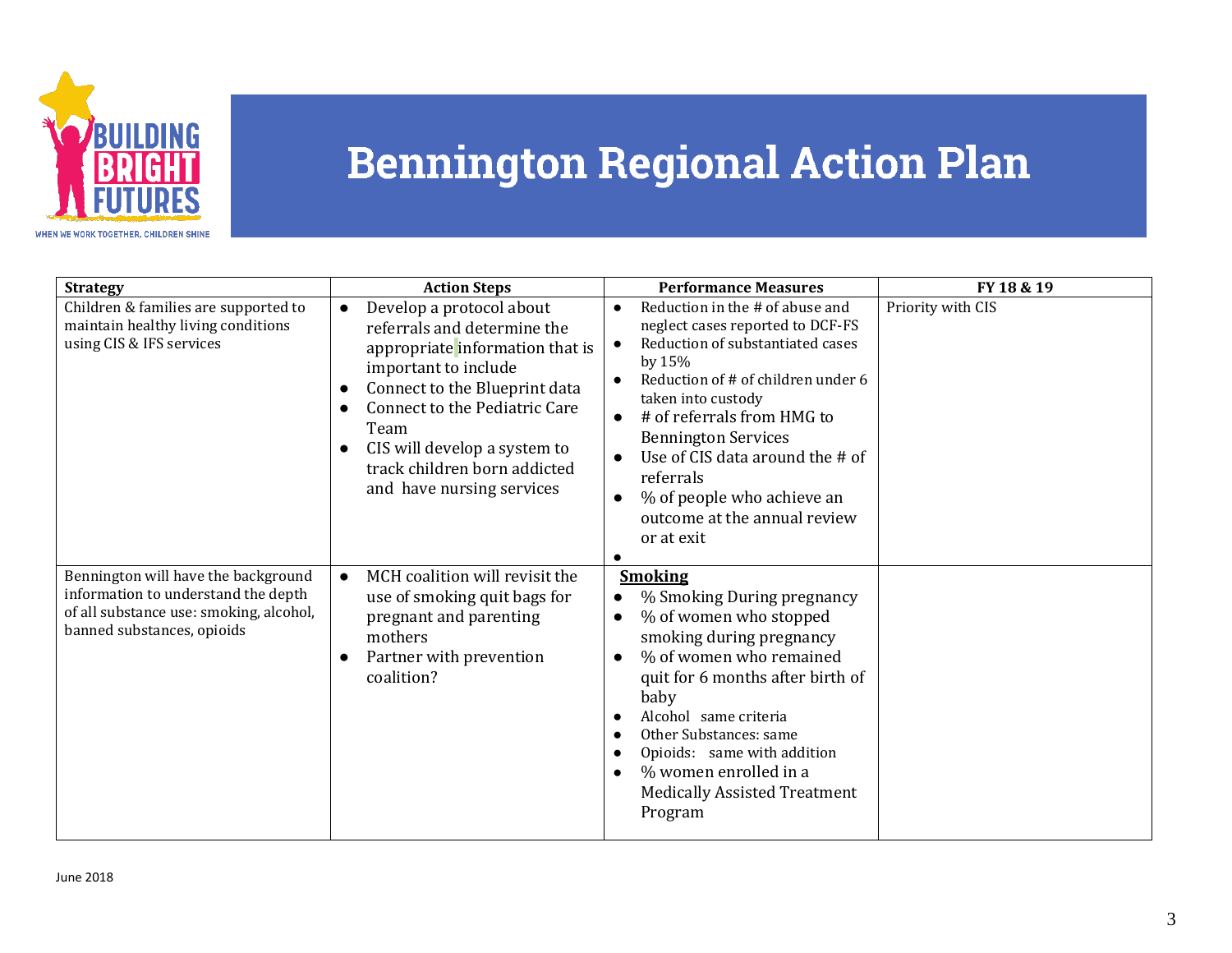

| Bennington will develop a tracking<br>system for all children born addicted<br>to substances | SVMC, CIS, DCF-FS, Sunrise,<br>Hawthorne Center will meet to<br>determine feasibility and next<br>steps of system<br>DCF will determine if DECA will<br>assist placement stability for<br>children under 6 | % of children who can stay in<br>their homes |  |
|----------------------------------------------------------------------------------------------|------------------------------------------------------------------------------------------------------------------------------------------------------------------------------------------------------------|----------------------------------------------|--|
|----------------------------------------------------------------------------------------------|------------------------------------------------------------------------------------------------------------------------------------------------------------------------------------------------------------|----------------------------------------------|--|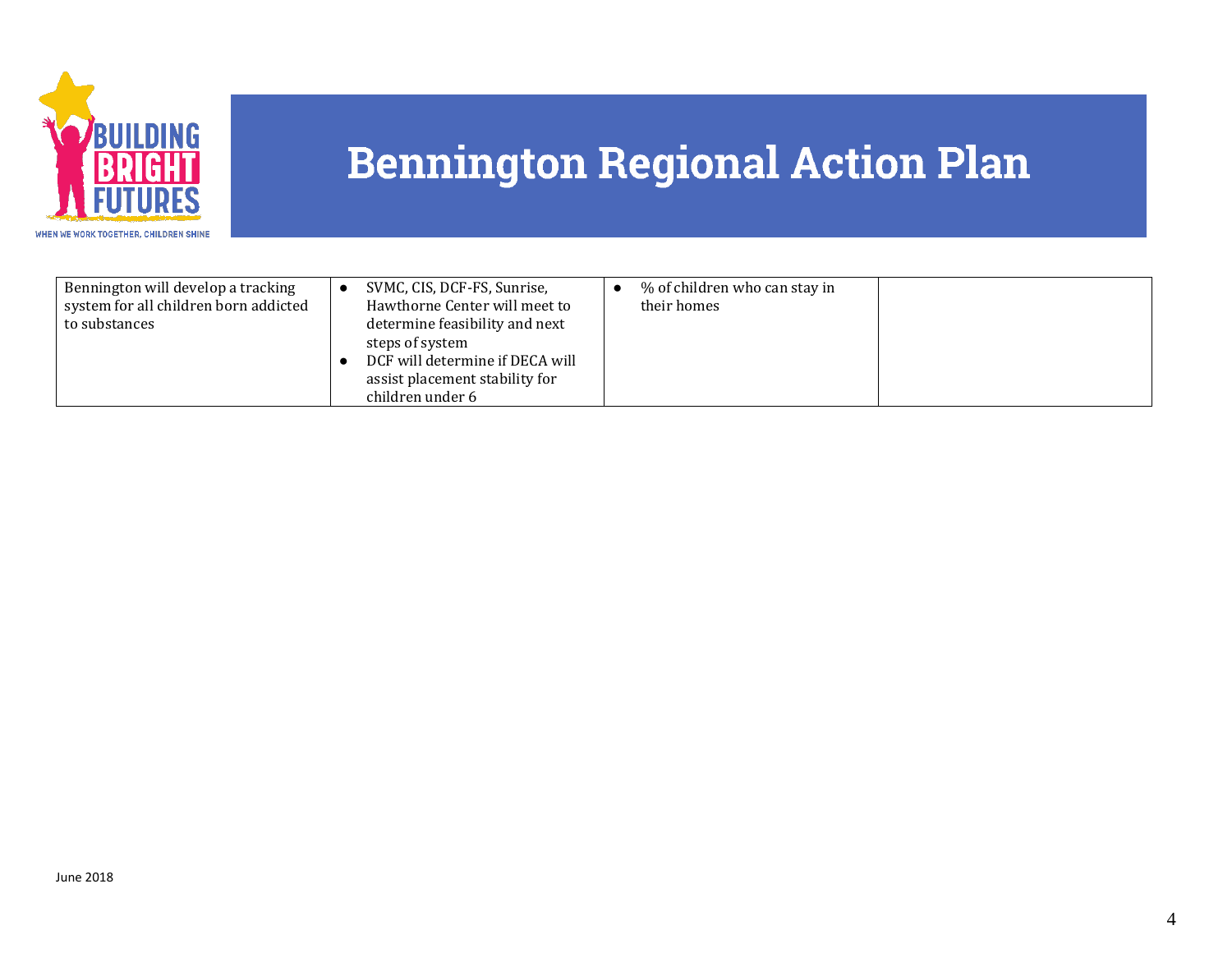

| <b>Children Are Learning</b>                                                                           |                                                                                                                                                                                                                                                                                                                                        |                                                                                                                                                                                                                                                                                                  |            |  |
|--------------------------------------------------------------------------------------------------------|----------------------------------------------------------------------------------------------------------------------------------------------------------------------------------------------------------------------------------------------------------------------------------------------------------------------------------------|--------------------------------------------------------------------------------------------------------------------------------------------------------------------------------------------------------------------------------------------------------------------------------------------------|------------|--|
| Children who are ready for school in 5 development areas                                               |                                                                                                                                                                                                                                                                                                                                        |                                                                                                                                                                                                                                                                                                  |            |  |
| <b>Strategy</b><br>There is an agreed upon set of<br>strategies used in the continuum of<br>0 to age 8 | <b>Action Steps</b><br>Teachers have and use<br>information about new VELS to<br>work with children and<br>families<br>Develop a link between VELS &<br>activities<br>Make activities easy to<br>implement for use in all<br>settings, child care, school,<br>home<br>Identified and agree upon<br>$\bullet$<br>markers of success     | <b>Performance Measures</b><br>% of children ready for school<br>$\bullet$<br>in all developmental areas<br>% of children ready for school<br>$\bullet$<br>in 4 developmental areas & 3<br>developmental<br>Develop an analysis of ready in<br>$\bullet$<br>each of the 5 developmental<br>areas | FY 18 & 19 |  |
| Children and their families are<br>transitioned from program to<br>program as a process not an event   | Early Ed professionals & K<br>teachers will meet to develop a<br>process that includes<br>the information that should be<br>$\bullet$<br>shared<br>Multiple opportunities for<br>$\bullet$<br>parents to come into the school<br>Schools will agree to using the<br>$\bullet$<br>TS-Gold and DECA as part of<br>the transition packets | % of parents reporting a of<br>$\bullet$<br>connectedness<br>% of ECE professionals and K<br>$\bullet$<br>teachers who re<br><b>KRS</b>                                                                                                                                                          |            |  |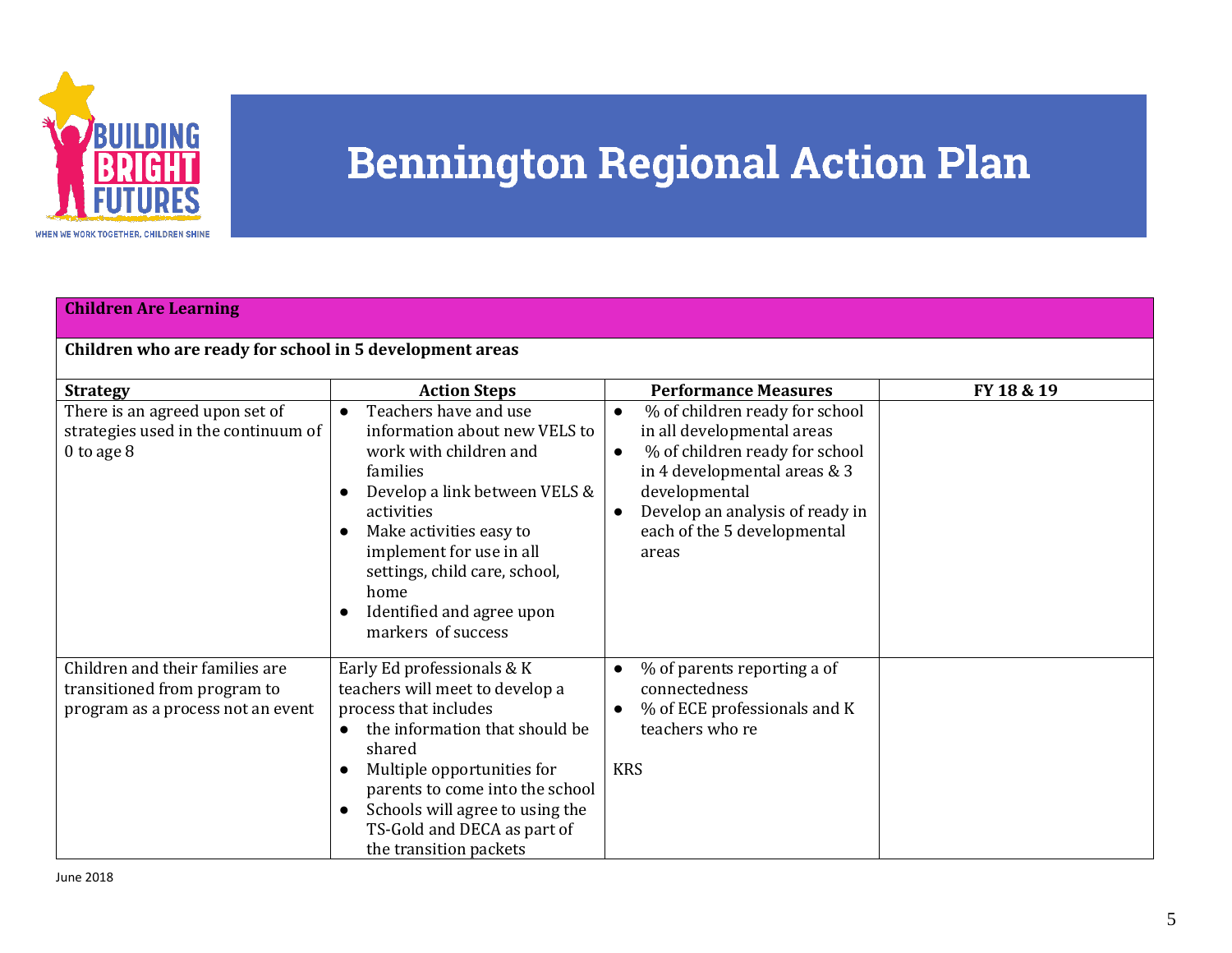

|                                  | SU's and BBF will explore<br>having a K. Transition summit |                                |  |
|----------------------------------|------------------------------------------------------------|--------------------------------|--|
|                                  | by $4/19$                                                  |                                |  |
|                                  | A meeting will be held in                                  |                                |  |
|                                  | spring 2018 with all SU's and<br>some early ed providers   |                                |  |
|                                  | Decision made to go forward                                |                                |  |
|                                  | for summit in 2019                                         |                                |  |
| Identify and Develop protocol to | <b>Explore Early MTSS for</b>                              | the number of ECE programs     |  |
| identify children and stressful  | Bennington region                                          | using EMTSS                    |  |
| situations                       | Use DECA to help identify                                  | # of children who are asked to |  |
|                                  | children and innovative                                    | leave their programs           |  |
|                                  | strategies                                                 | (suspension/expulsion rates)   |  |

#### **Children Are Learning**

**All children are in quality early childhood settings**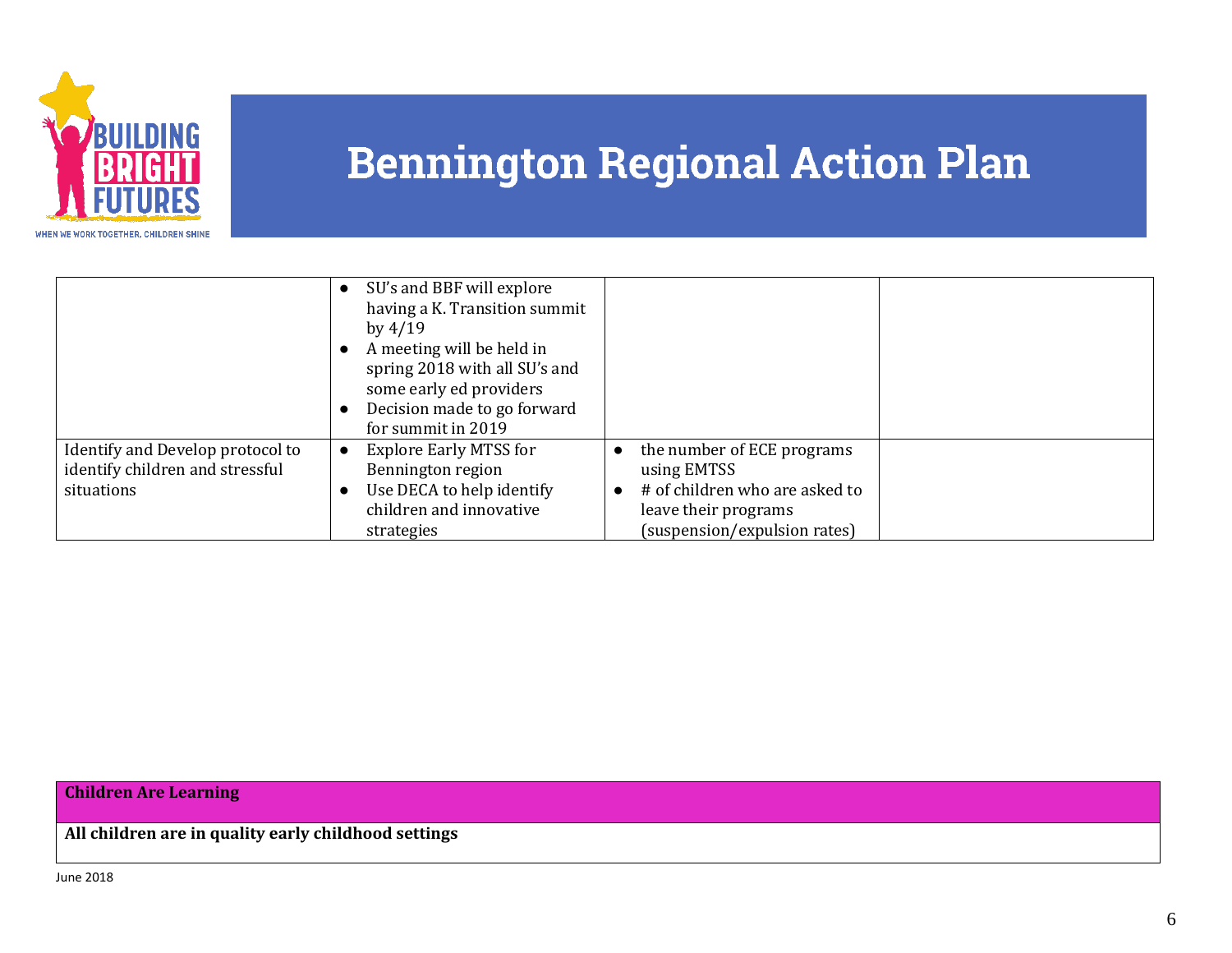

| <b>Strategy</b>                                                                                              | <b>Action Steps</b>                                                                                                                                                                                                                                                     | <b>Performance Measures</b>                                                                                  | FY 18 & 19      |
|--------------------------------------------------------------------------------------------------------------|-------------------------------------------------------------------------------------------------------------------------------------------------------------------------------------------------------------------------------------------------------------------------|--------------------------------------------------------------------------------------------------------------|-----------------|
| Parents & children can access<br>quality early childhood<br>experiences                                      | Parents are educated on the<br>$\bullet$<br>importance of quality services<br>There will be an increase in the<br>$\bullet$                                                                                                                                             | % of families will request<br>$\bullet$<br>providers with STARS<br>$%$ and #4 & 5 STAR programs<br>$\bullet$ |                 |
|                                                                                                              | number of 4 and 5 STAR<br>programs                                                                                                                                                                                                                                      |                                                                                                              |                 |
| Bennington will offer a wide range<br>of region wide professional<br>development                             | QTF will annually determine<br>$\bullet$<br>region wide offerings<br><b>BCCCA</b> will host the annual<br>$\bullet$<br>conference with themes about<br>positive early childhood<br>experiences                                                                          | %/# of providers attend<br>% of found it useful<br>% who increased licensing level                           | <b>Priority</b> |
| Families will have a choice of<br>quality early childhood<br>experiences                                     | Bennington will support<br>$\bullet$<br>playgroups across the region<br>Bennington will support the<br>$\bullet$<br>1000 books before<br>Kindergarten campaign<br>Bennington will support book<br>$\bullet$<br>boxes for childcare sites<br>developed by the librarians | # of playgroups<br>Range of geographies for<br>playgroups                                                    | <b>Priority</b> |
| Reduce number of children who<br>are unable to participate in<br>activities due to unmet behavioral<br>needs | increase Mental Health<br>Consultations to providers,<br>teachers and families                                                                                                                                                                                          | # of mental health providers<br>Wait times<br>% Follow through on referrals<br># of referrals                |                 |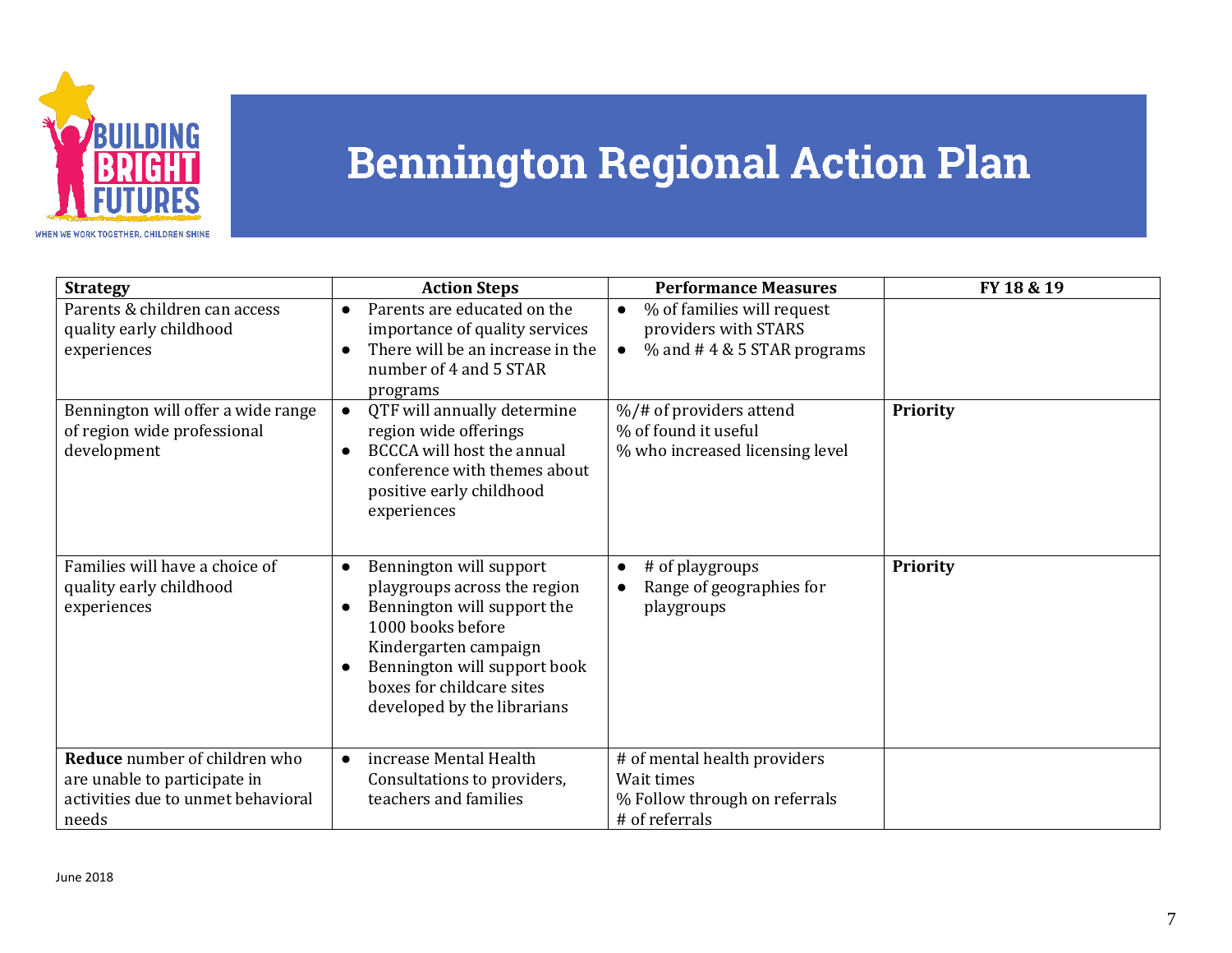

| Identify & develop diverse      |  |
|---------------------------------|--|
| funding stream for consultative |  |
| services in all locations       |  |

| <b>Children &amp; their Families Are Supported</b>                                      |  |  |  |  |
|-----------------------------------------------------------------------------------------|--|--|--|--|
| Develop opportunities to develop a positive relationship with children & their families |  |  |  |  |
| <b>Performance Measures</b><br>FY 18 & 19<br><b>Action Steps</b><br><b>Strategy</b>     |  |  |  |  |